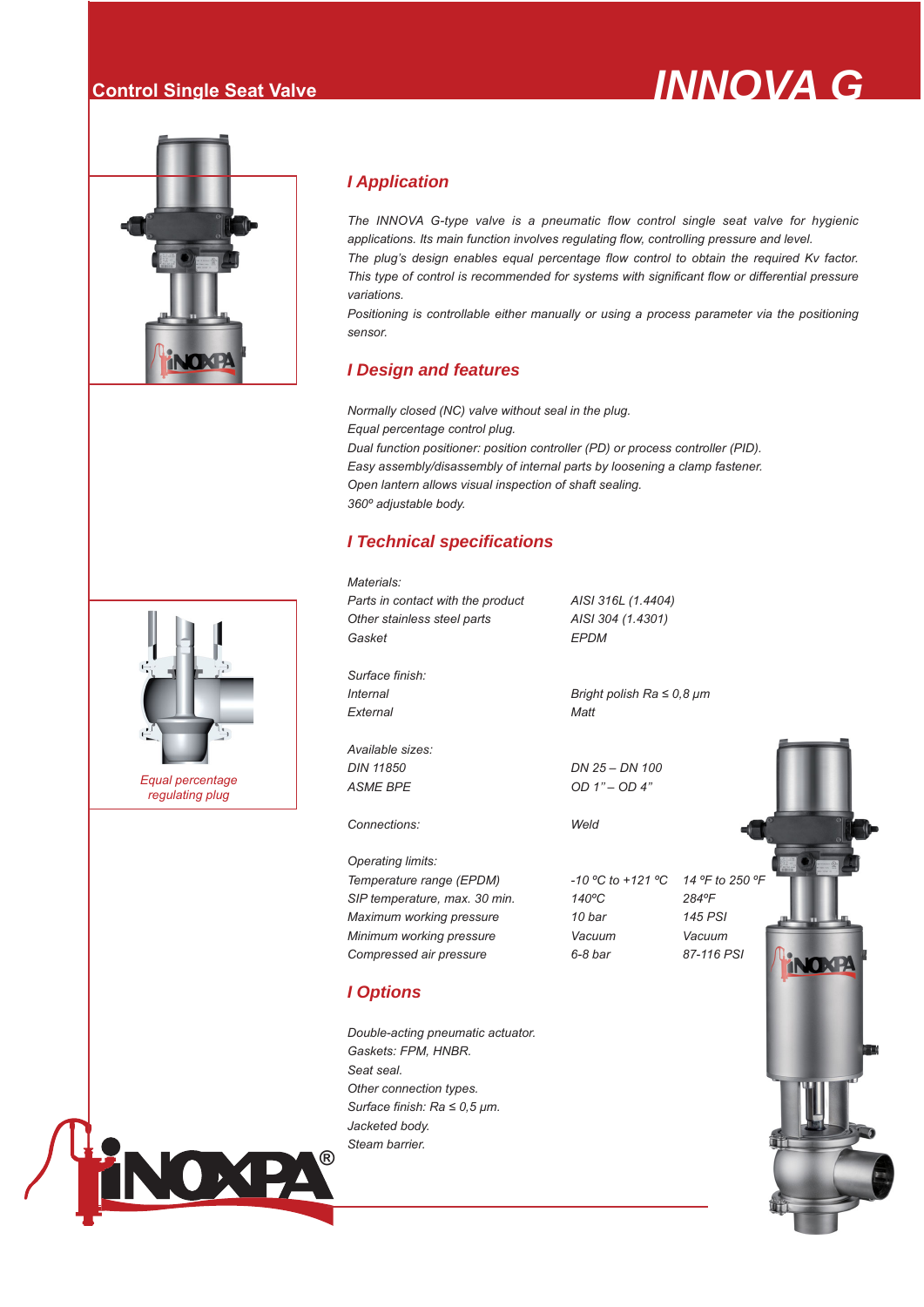# **Control Single Seat Valve** *INNOVA G*

### *I Housing combinations*



### *I Dimensions*



|            | <b>DN</b>      | Pipe Ø           | A   | B   | c   | D  | Е  | ØF  | ${\sf H}_1$ | H <sub>2</sub> | kg  |
|------------|----------------|------------------|-----|-----|-----|----|----|-----|-------------|----------------|-----|
| <b>DIN</b> | 25             | 29 x 1,5         | 50  | 50  | 50  | 32 | 15 | 87  | 239         | 436            | 4,5 |
|            | 40             | 41 x 1,5         | 85  | 60  | 62  | 38 | 23 | 87  | 242         | 446            | 5,5 |
|            | 50             | $53 \times 1.5$  | 90  | 70  | 74  | 44 | 31 | 112 | 303         | 517            | 10  |
|            | 65             | 70 x 2,0         | 110 | 90  | 92  | 53 | 36 | 143 | 350         | 569            | 17  |
|            | 80             | 85 x 2,0         | 125 | 90  | 107 | 60 | 35 | 143 | 358         | 576            | 19  |
|            | 100            | $104 \times 2.0$ | 150 | 125 | 127 | 70 | 30 | 216 | 387         | 603            | 34  |
|            |                |                  |     |     |     |    |    |     |             |                |     |
| <b>OD</b>  | 1"             | 25,4 x 1,65      | 50  | 50  | 46  | 30 | 11 | 87  | 241         | 438            | 4,5 |
|            | $1\frac{1}{2}$ | 38.1 x 1,65      | 85  | 60  | 59  | 36 | 20 | 87  | 243         | 448            | 5,5 |
|            | 2"             | 50.8 x 1.65      | 90  | 70  | 72  | 43 | 29 | 112 | 304         | 518            | 10  |
|            | $2\frac{1}{2}$ | 63.5 x 1.65      | 110 | 90  | 86  | 50 | 30 | 143 | 353         | 572            | 17  |
|            | 3"             | 76,2 x 1,65      | 125 | 90  | 99  | 56 | 27 | 143 | 362         | 580            | 18  |
|            | 4"             | 101,6 x 2,11     | 150 | 125 | 124 | 69 | 28 | 216 | 388         | 601            | 34  |



FT.INNOVA-G.2.EN\_0918 *FT.INNOVA-G.2.EN\_0918*

The information is for guidance only. We reserve the right to modify any material or feature without notice in advance.<br>Photos are not binding. For further information, please, consult our web site.<br>———————————————————————